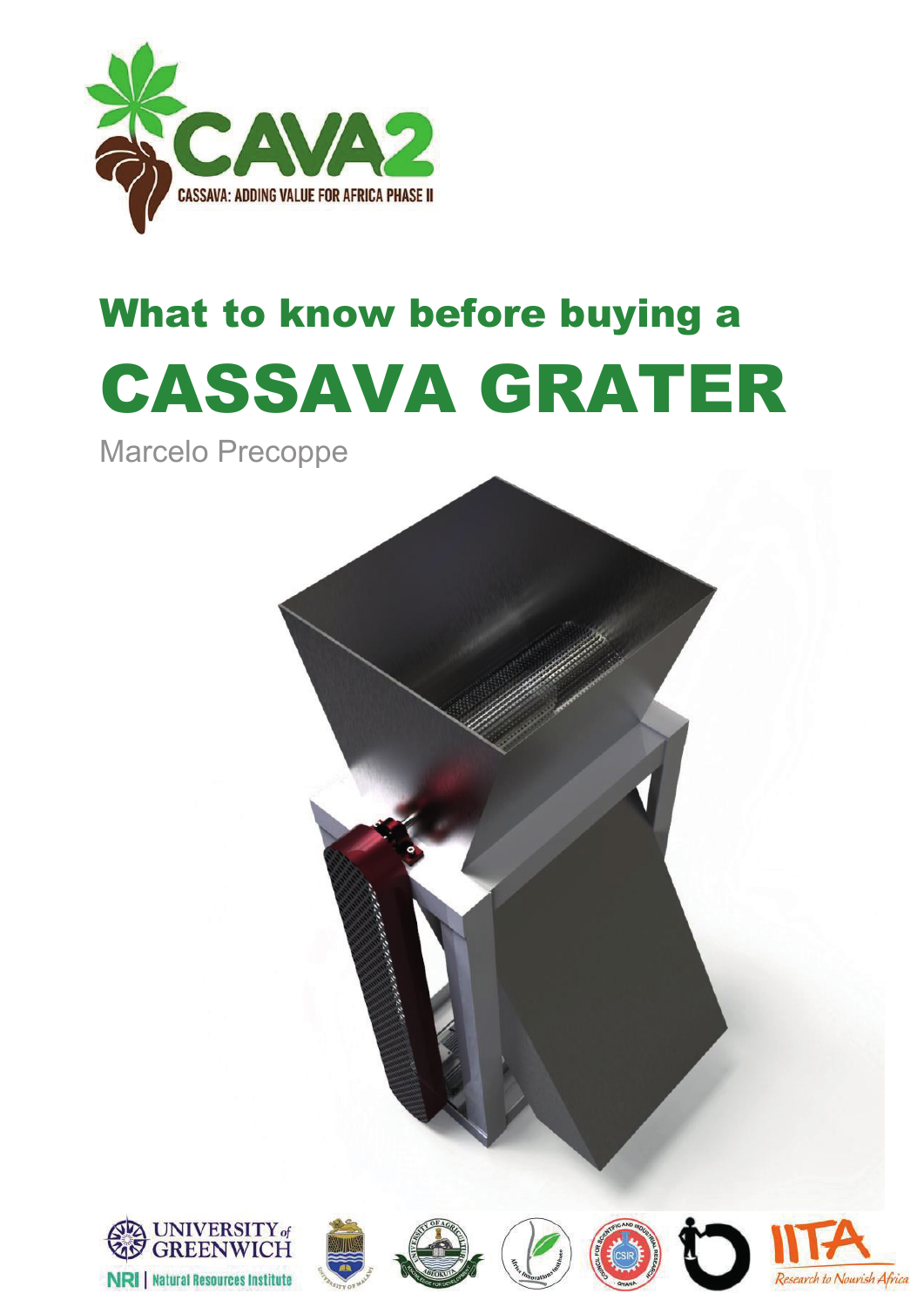# **What you need to know before buying: CASSAVA GRATER**

# **1. Cassava size-reduction**

After being peeled and washed, cassava roots need to have their size reduced into a smooth mash, with particles of uniform size. Size reduction is a unit operation widely used in several industries and many types of equipment are available. For cassava, size reduction is done mainly with a rotating drum grater or with a hammer mill.

# **2. Rotating drum graters**

Rotating drum graters are similar to roll crushers, but with a single rough cylinder. The design varies widely, but in general, they are composed of a drum with a grating surface that rotates inside a housing with a feeding hopper on top. The grating surface can be made of a nailpunctured stainless-steel sheet, bent into a cylindrical shape, with the protrusions facing outwards. The grating surface can also be made of longitudinally arranged saw-tooth blades.

Roots are fed into the hopper on the top of the housing and size reduction is done by attrition. The size of the particle is determined by the clearance between the drum and the housing walls. Some models allow changing this clearance and thus permit controlling the size of the particles. Depending on the adjustment made, particle size can range from 0.5 mm to 1.0 mm.

Drum diameter usually ranges between 200–300 mm and drum length ranges between 400– 500 mm. It rotates between 100–1500 revolutions per minute (rpm), powered by an electrical or internal combustion engine. Optimum rpm, the ideal size of the drum and the best profile of the grating surface have not yet been established for cassava grating.

| Rotating drum grater               |                                      |
|------------------------------------|--------------------------------------|
| Advantages                         | Disadvantages                        |
| Relatively lower cost              | Rapid wear of the grating surface    |
| Relatively lower power consumption | Inconsistent particle size over time |

### **3. Hammermill**

Hammer mills are composed of a high-speed rotor, hammers, a cylindrical housing with a feeding hopper on top, and a perforated sieve on the bottom. The hammers are attached to the periphery of the rotor and swing through a circular path inside the housing.

The roots are fed into the hopper and are hit by the quickly rotating hammers, reducing root size by the impact. The product leaves the housing when it can pass through the sieve on the bottom. Particle size is, therefore, controlled by the speed of the hammers and the aperture of this sieve. Sieve aperture should be larger than the desired particle size because particles that pass through it are usually considerably smaller than the aperture. Depending on the adjustment, particle size can range from 0.05 mm to 10.00 mm.

The diameter of the rotors varies between 300–1000 mm and the hammers usually rotate between 50–3000 rpm, powered by electric motors, or internal combustion engines.

| <b>Hammermill</b>                             |                                     |
|-----------------------------------------------|-------------------------------------|
| Advantages                                    | Disadvantages                       |
| Less prone to wear                            | Relatively higher cost              |
| Relatively consistent particle size over time | Relatively higher power consumption |